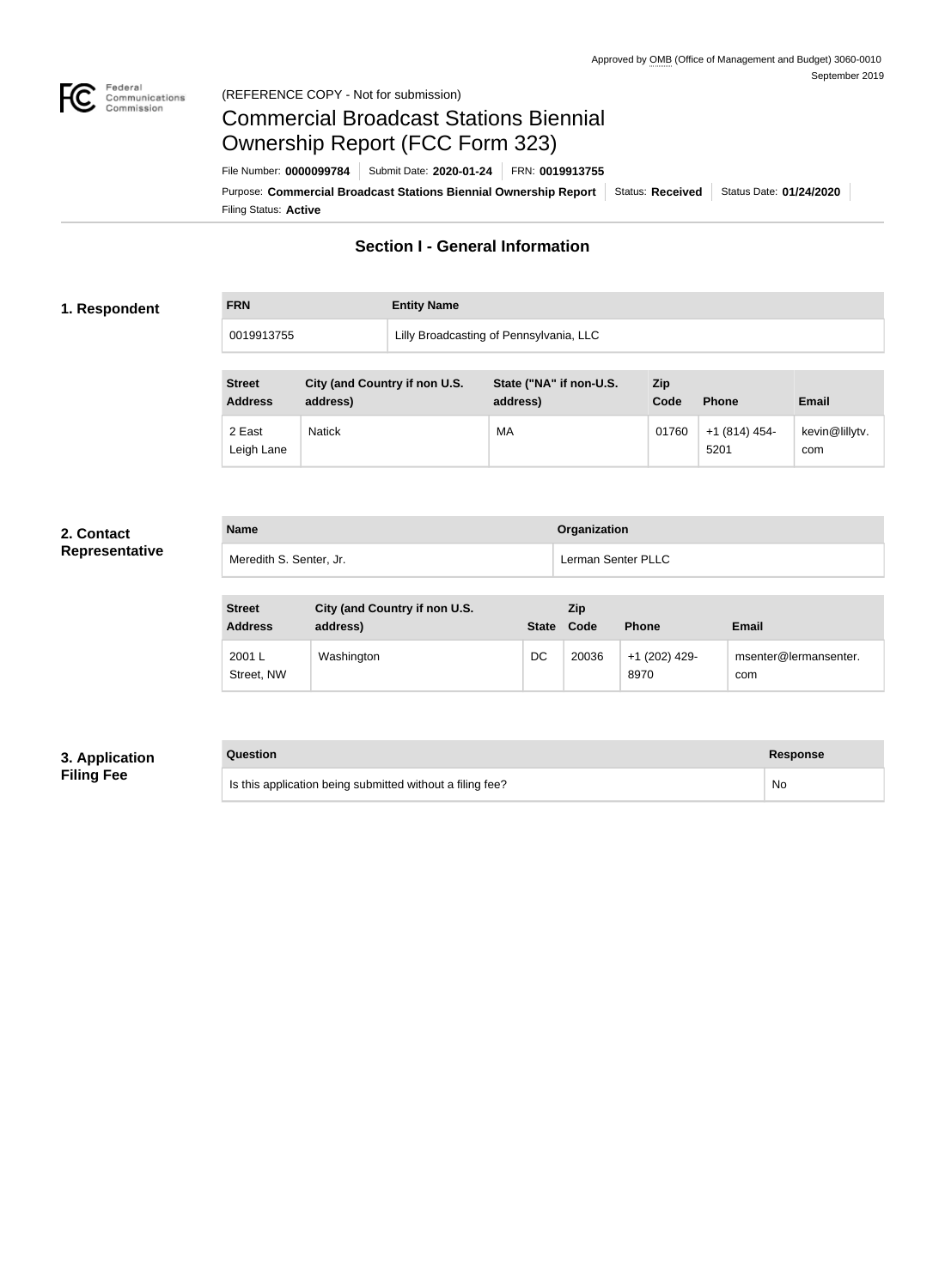| <b>Fees</b> | <b>Application Type</b> | <b>Form Number</b> | <b>Fee Code</b> | Quantity | <b>Fee Amount</b> | <b>Subtotal</b> |
|-------------|-------------------------|--------------------|-----------------|----------|-------------------|-----------------|
|             | Biennial                | Form 323           | <b>MAR</b>      | ົ<br>د   | 85                | \$210.00        |
|             |                         |                    |                 |          | Total             | \$210.00        |

# **4. Nature of Respondent**

|  | (a) Provide the following information about the Respondent: |                           |  |
|--|-------------------------------------------------------------|---------------------------|--|
|  | <b>Relationship to stations/permits</b>                     | Licensee                  |  |
|  | <b>Nature of Respondent</b>                                 | Limited liability company |  |

**(b) Provide the following information about this report:**

| <b>Purpose</b> | Biennial                                                                                                                                                                               |
|----------------|----------------------------------------------------------------------------------------------------------------------------------------------------------------------------------------|
| "As of" date   | 10/01/2019                                                                                                                                                                             |
|                | When filing a biennial ownership report or validating<br>and resubmitting a prior biennial ownership report, this<br>date must be Oct. 1 of the year in which this report is<br>filed. |

### **5. Licensee(s) and Station(s)**

#### **Respondent is filing this report to cover the following Licensee(s) and station(s):**

| Licensee/Permittee Name                 | <b>FRN</b> |
|-----------------------------------------|------------|
| Lilly Broadcasting of Pennsylvania, LLC | 0019913755 |

| Fac. ID No. | <b>Call Sign</b> | <b>City</b>      | <b>State</b> | <b>Service</b> |
|-------------|------------------|------------------|--------------|----------------|
| 34927       | <b>WRRN</b>      | <b>WARREN</b>    | <b>PA</b>    | FM             |
| 34928       | <b>WNAE</b>      | <b>WARREN</b>    | <b>PA</b>    | AM             |
| 34929       | <b>WKNB</b>      | <b>CLARENDON</b> | <b>PA</b>    | FM.            |
| 200153      | <b>W244DY</b>    | <b>WARREN</b>    | <b>PA</b>    | <b>FX</b>      |

# **Section II – Biennial Ownership Information**

**1. 47 C.F.R. Section 73.3613 and Other Documents**

Licensee Respondents that hold authorizations for one or more full power television, AM, and/or FM stations should list all contracts and other instruments set forth in 47 C.F.R. Section 73.3613(a) through (c) for the facility or facilities listed on this report. In addition, attributable Local Marketing Agreements (LMAs) and attributable Joint Sales Agreements (JSAs) must be disclosed by the licensee of the brokering station on its ownership report. If the agreement is an attributable LMA, an attributable JSA, or a network affiliation agreement, check the appropriate box. Otherwise, select "Other." Non-Licensee Respondents, as well as Licensee Respondents that only hold authorizations for Class A television and/or low power television stations, should select "Not Applicable" in response to this question.

| <b>Document Information</b>           |                                         |  |
|---------------------------------------|-----------------------------------------|--|
| Description of contract or instrument | CERTIFICATE OF FORMATION, AS AMENDED    |  |
| Parties to contract or instrument     | LILLY BROADCASTING OF PENNSYLVANIA, LLC |  |
| Date of execution                     | 05/2002                                 |  |
| Date of expiration                    | No expiration date                      |  |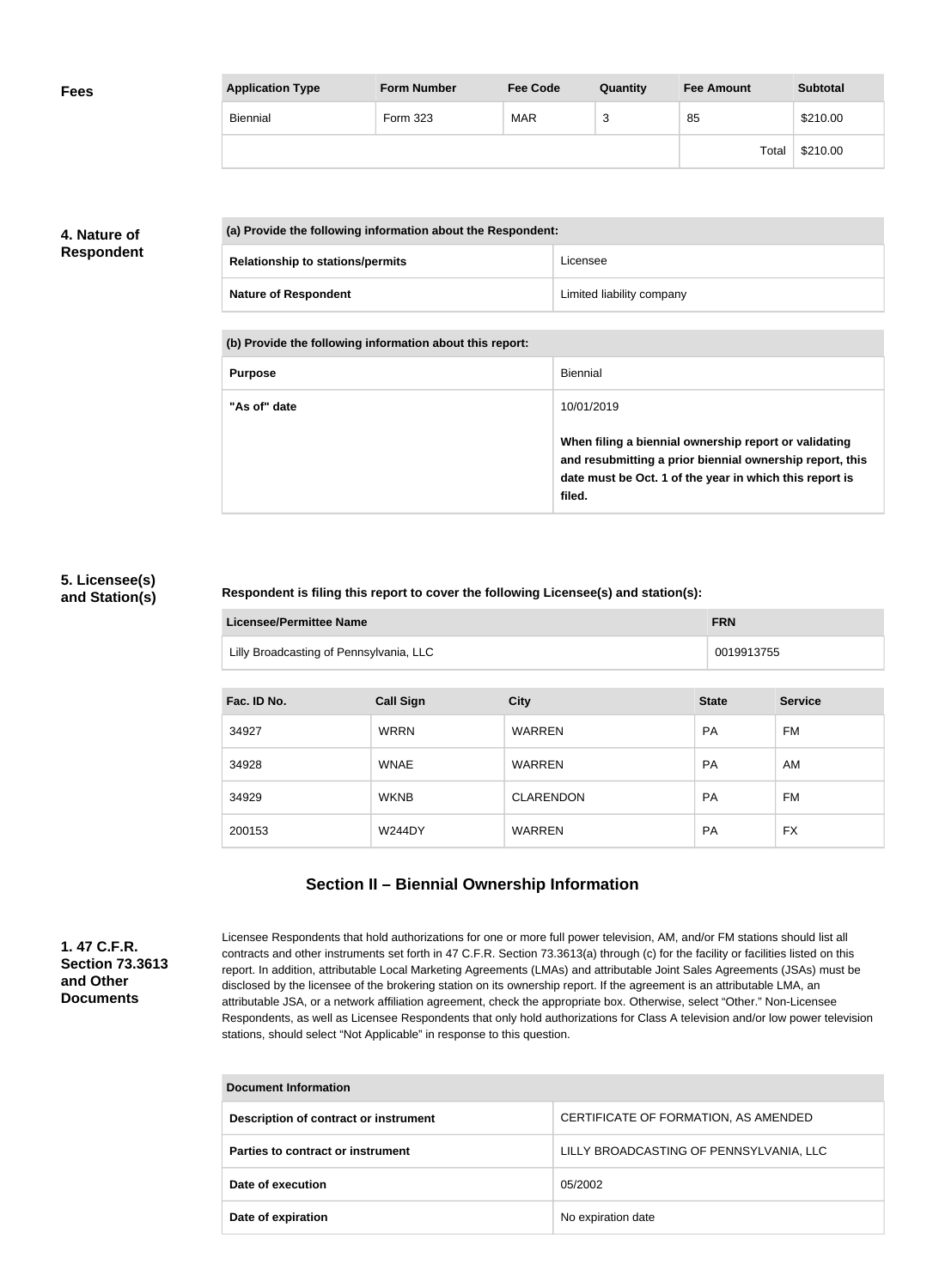| Agreement type<br>(check all that apply) | Other<br>Agreement Type: CERTIFICATE OF FORMATION, AS<br>AMENDED |
|------------------------------------------|------------------------------------------------------------------|
|                                          |                                                                  |

| <b>Document Information</b>                     |                                                                             |
|-------------------------------------------------|-----------------------------------------------------------------------------|
| Description of contract or instrument           | LIMITED LIABILITY COMPANY AGREEMENT, AS<br>AMENDED                          |
| Parties to contract or instrument               | LILLY BROADCASTING OF PENNSYLVANIA, LLC                                     |
| Date of execution                               | 05/2002                                                                     |
| Date of expiration                              | No expiration date                                                          |
| <b>Agreement type</b><br>(check all that apply) | Other<br>Agreement Type: LIMITED LIABILITY COMPANY<br>AGREEMENT, AS AMENDED |

#### **Document Information**

| Description of contract or instrument           | Loan Agreement                                                     |
|-------------------------------------------------|--------------------------------------------------------------------|
| Parties to contract or instrument               | Lilly Broadcasting of Pennsylvania, LLC and Elmira Savings<br>Bank |
| Date of execution                               | 05/2019                                                            |
| Date of expiration                              | 05/2024                                                            |
| <b>Agreement type</b><br>(check all that apply) | Other<br>Agreement Type: Loan Agreement                            |

#### **2. Ownership Interests**

**(a)** Ownership Interests. This Question requires Respondents to enter detailed information about ownership interests by generating a series of subforms. Answer each question on each subform. The first subform listing should be for the Respondent itself. If the Respondent is not a natural person, also list each of the officers, directors, stockholders, non-insulated partners, non-insulated members, and any other persons or entities with a direct attributable interest in the Respondent pursuant to the standards set forth in 47 C.F.R. Section 73.3555. (A "direct" interest is one that is not held through any intervening companies or entities.) List each interest holder with a direct attributable interest in the Respondent separately.

Leave the percentage of total assets (Equity Debt Plus) field blank for an interest holder unless that interest holder has an attributable interest in the Respondent solely on the basis of the Commission's Equity Debt Plus attribution standard, 47 C.F.R. Section 73.3555, Note 2(i).

In the case of vertical or indirect ownership structures, list only those interests in the Respondent that also represent an attributable interest in the Licensee(s) for which the report is being submitted.

Entities that are part of an organizational structure that includes holding companies or other forms of indirect ownership must file separate ownership reports. In such a structure do not report, or file a separate report for, any interest holder that does not have an attributable interest in the Licensee(s) for which the report is being submitted.

Please see the Instructions for further detail concerning interests that must be reported in response to this question.

The Respondent must provide an FCC Registration Number for each interest holder reported in response to this question. Please see the Instructions for detailed information and guidance concerning this requirement.

| <b>Ownership Information</b> |                                         |                   |  |
|------------------------------|-----------------------------------------|-------------------|--|
| <b>FRN</b>                   | 0019913755                              |                   |  |
| <b>Entity Name</b>           | Lilly Broadcasting of Pennsylvania, LLC |                   |  |
| <b>Address</b>               | PO Box                                  |                   |  |
|                              | <b>Street 1</b>                         | 2 East Leigh Lane |  |
|                              | <b>Street 2</b>                         |                   |  |
|                              |                                         |                   |  |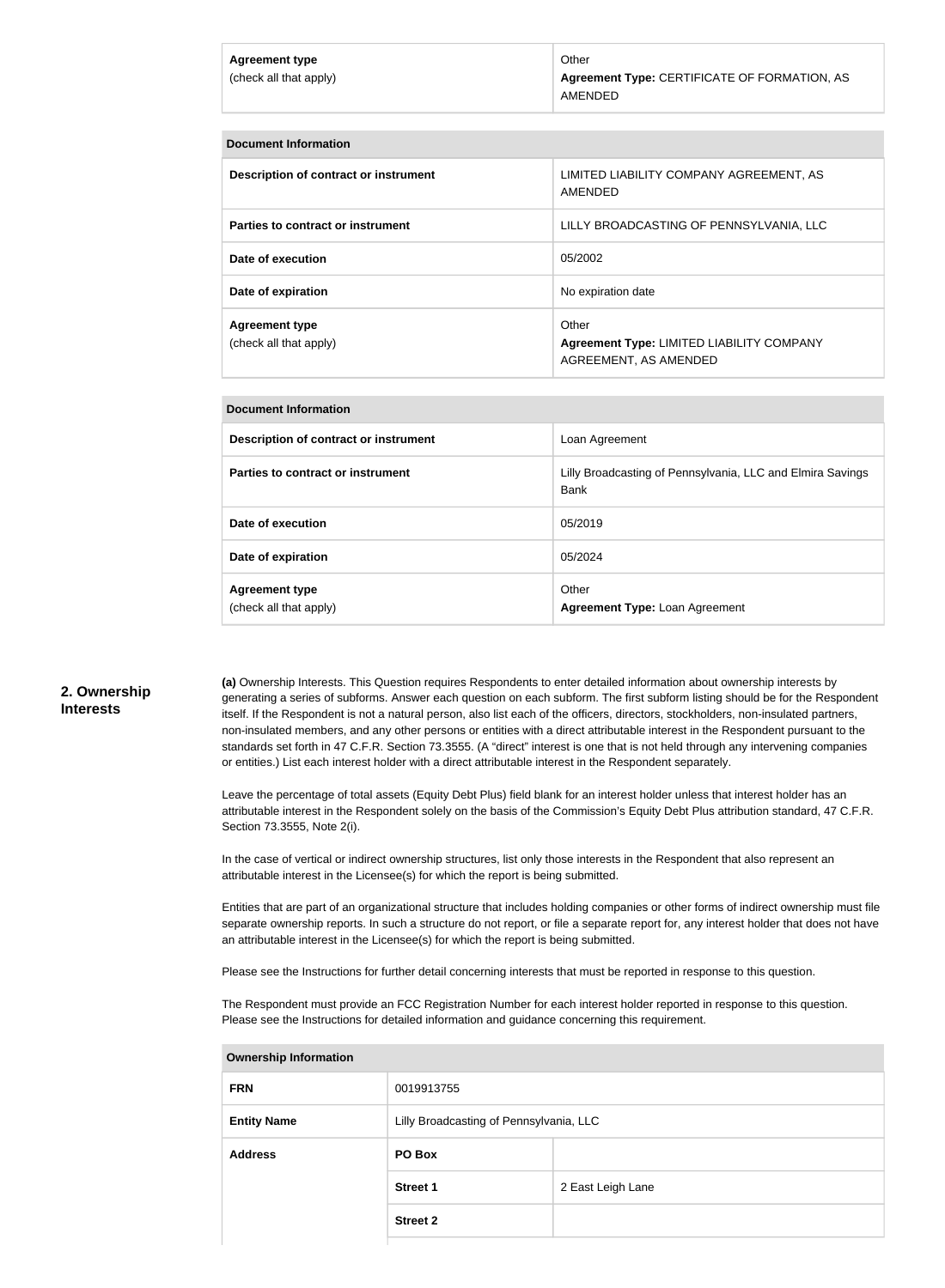|                                                         | <b>City</b>                                                                          | <b>Natick</b>        |                                   |
|---------------------------------------------------------|--------------------------------------------------------------------------------------|----------------------|-----------------------------------|
|                                                         | State ("NA" if non-U.S.<br>address)                                                  | <b>MA</b>            |                                   |
|                                                         | <b>Zip/Postal Code</b>                                                               | 01760                |                                   |
|                                                         | Country (if non-U.S.<br>address)                                                     | <b>United States</b> |                                   |
| <b>Listing Type</b>                                     | Respondent                                                                           |                      |                                   |
| <b>Positional Interests</b><br>(check all that apply)   | Respondent                                                                           |                      |                                   |
| <b>Tribal Nation or Tribal</b><br><b>Entity</b>         | Interest holder is not a Tribal nation or Tribal entity                              |                      |                                   |
| <b>Interest Percentages</b><br>(enter percentage values | <b>Voting</b>                                                                        | 0.0%                 | <b>Jointly Held?</b><br><b>No</b> |
| from 0.0 to 100.0)                                      | <b>Equity</b>                                                                        | 0.0%                 |                                   |
|                                                         | <b>Total assets (Equity Debt</b><br>Plus)                                            | 0.0%                 |                                   |
| that do not appear on this report?                      | Does interest holder have an attributable interest in one or more broadcast stations |                      | Yes                               |

#### **Ownership Information**

| <b>FRN</b>                                                                    | 0019913771                          |                        |                            |
|-------------------------------------------------------------------------------|-------------------------------------|------------------------|----------------------------|
| <b>Name</b>                                                                   | Kevin T. Lilly                      |                        |                            |
| <b>Address</b>                                                                | PO Box                              |                        |                            |
|                                                                               | <b>Street 1</b>                     | 2 East Leigh Lane      |                            |
|                                                                               | <b>Street 2</b>                     |                        |                            |
|                                                                               | <b>City</b>                         | <b>Natick</b>          |                            |
|                                                                               | State ("NA" if non-U.S.<br>address) | MA                     |                            |
|                                                                               | <b>Zip/Postal Code</b>              | 01760                  |                            |
|                                                                               | Country (if non-U.S.<br>address)    | <b>United States</b>   |                            |
| <b>Listing Type</b>                                                           | Other Interest Holder               |                        |                            |
| <b>Positional Interests</b><br>(check all that apply)                         | LC/LLC/PLLC Member                  |                        |                            |
| Citizenship, Gender,                                                          | Citizenship<br><b>US</b>            |                        |                            |
| <b>Ethnicity, and Race</b><br><b>Information (Natural</b>                     | Gender                              | Male                   |                            |
| <b>Persons Only)</b>                                                          | <b>Ethnicity</b>                    | Not Hispanic or Latino |                            |
|                                                                               | Race                                | White                  |                            |
| <b>Interest Percentages</b><br>(enter percentage values<br>from 0.0 to 100.0) | <b>Voting</b>                       | 100.0%                 | <b>Jointly Held?</b><br>No |
|                                                                               | <b>Equity</b>                       | 100.0%                 |                            |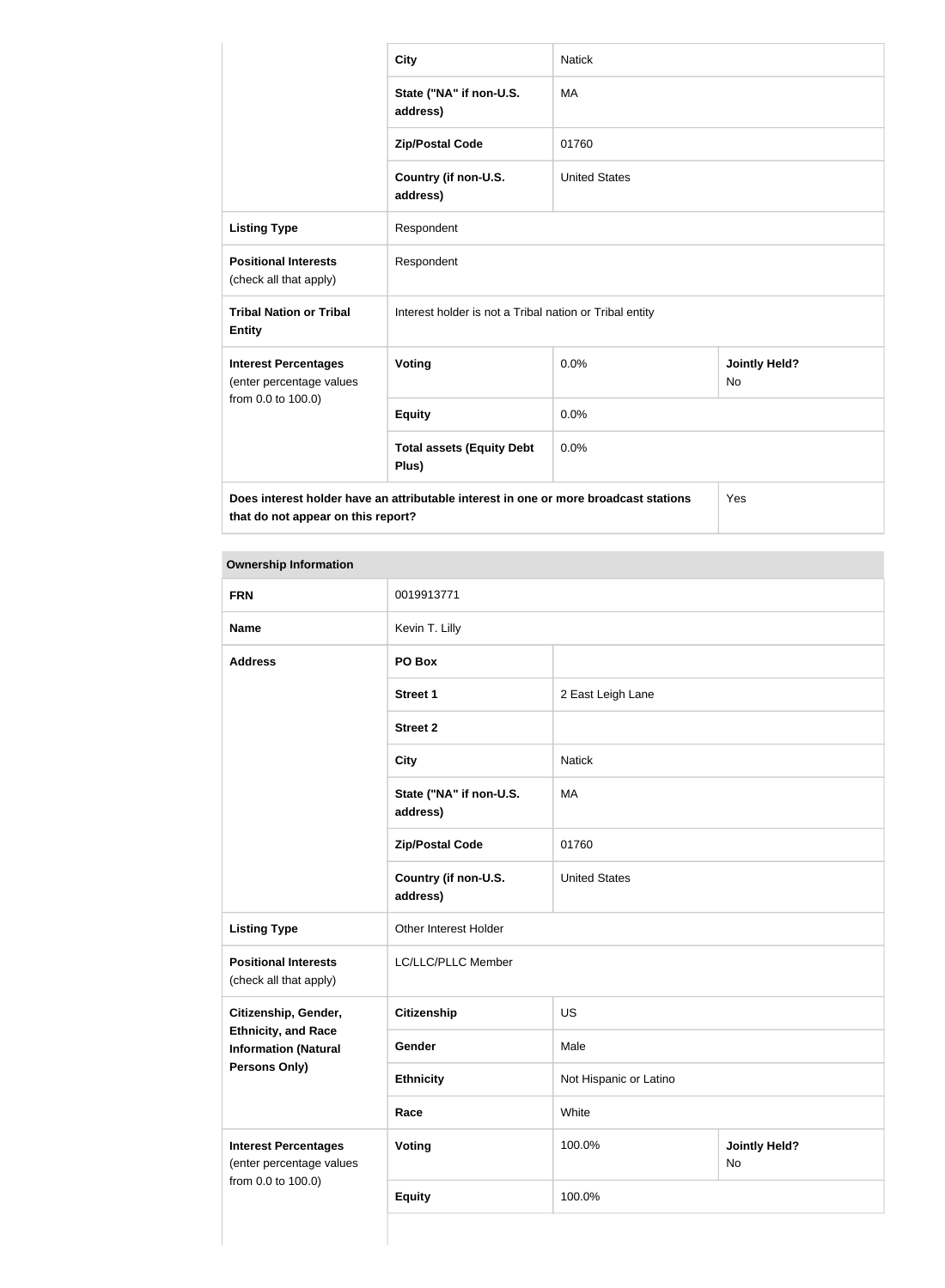|                                    | <b>Total assets (Equity Debt</b><br>Plus)                                            | $0.0\%$ |     |  |
|------------------------------------|--------------------------------------------------------------------------------------|---------|-----|--|
| that do not appear on this report? | Does interest holder have an attributable interest in one or more broadcast stations |         | Yes |  |
|                                    |                                                                                      |         |     |  |
|                                    | (b) Respondent certifies that any interests, including equity, financial, or voting  |         | Yes |  |

| (b) Respondent centiles that any interests, including equity, imancial, or voting | । ৮১ |
|-----------------------------------------------------------------------------------|------|
| interests, not reported in this filing are non-attributable.                      |      |
| If "No," submit as an exhibit an explanation.                                     |      |
|                                                                                   |      |

| (c) Does the Respondent or any reported interest holder         | No |
|-----------------------------------------------------------------|----|
| hold an attributable interest in any newspaper entities in      |    |
| the same market as any station for which this report is         |    |
| filed, as defined in 47 C.F.R. Section 73.3555?                 |    |
| If "Yes," provide information describing the interest(s), using |    |
| EITHER the subform OR the spreadsheet option below.             |    |
| Respondents with a large number (50 or more) of entries to      |    |
| submit should use the spreadsheet option.                       |    |
| NOTE: Spreadsheets must be submitted in a special XML           |    |
| Spreadsheet format with the appropriate structure that is       |    |
| specified in the documentation. For instructions on how to      |    |
| use the spreadsheet option to complete this question            |    |
| (including templates to start with), please Click Here.         |    |
| If using the subform, leave the percentage of total assets      |    |
| (Equity Debt Plus) field blank for an interest holder unless    |    |
| that interest holder has an attributable interest in the        |    |
| newspaper entity solely on the basis of the Commission's        |    |
| Equity Debt Plus attribution standard, 47 C.F.R. Section        |    |
| 73.3555, Note 2(i). If using an XML Spreadsheet, enter "NA"     |    |
| into the percentage of total assets (Equity Debt Plus) field    |    |
| for an interest holder unless that interest holder has an       |    |
| attributable interest in the newspaper entity solely on the     |    |
| basis of the Commission's Equity Debt Plus attribution          |    |
| standard.                                                       |    |
| The Respondent must provide an FCC Registration Number          |    |
| for each interest holder reported in response to this           |    |
| question. Please see the Instructions for detailed information  |    |
| and guidance concerning this requirement.                       |    |

**(d) Are any of the individuals listed as an attributable interest holder in the Respondent married to each other or related to each other as parentchild or as siblings?** No

If "Yes," provide the following information for each such the relationship.

| (e) Is Respondent seeking an attribution exemption for any officer or director with<br>duties wholly unrelated to the Licensee(s)?                                                                                             | No |
|--------------------------------------------------------------------------------------------------------------------------------------------------------------------------------------------------------------------------------|----|
| If "Yes," complete the information in the required fields and submit an Exhibit fully describing<br>that individual's duties and responsibilities, and explaining why that individual should not be<br>attributed an interest. |    |